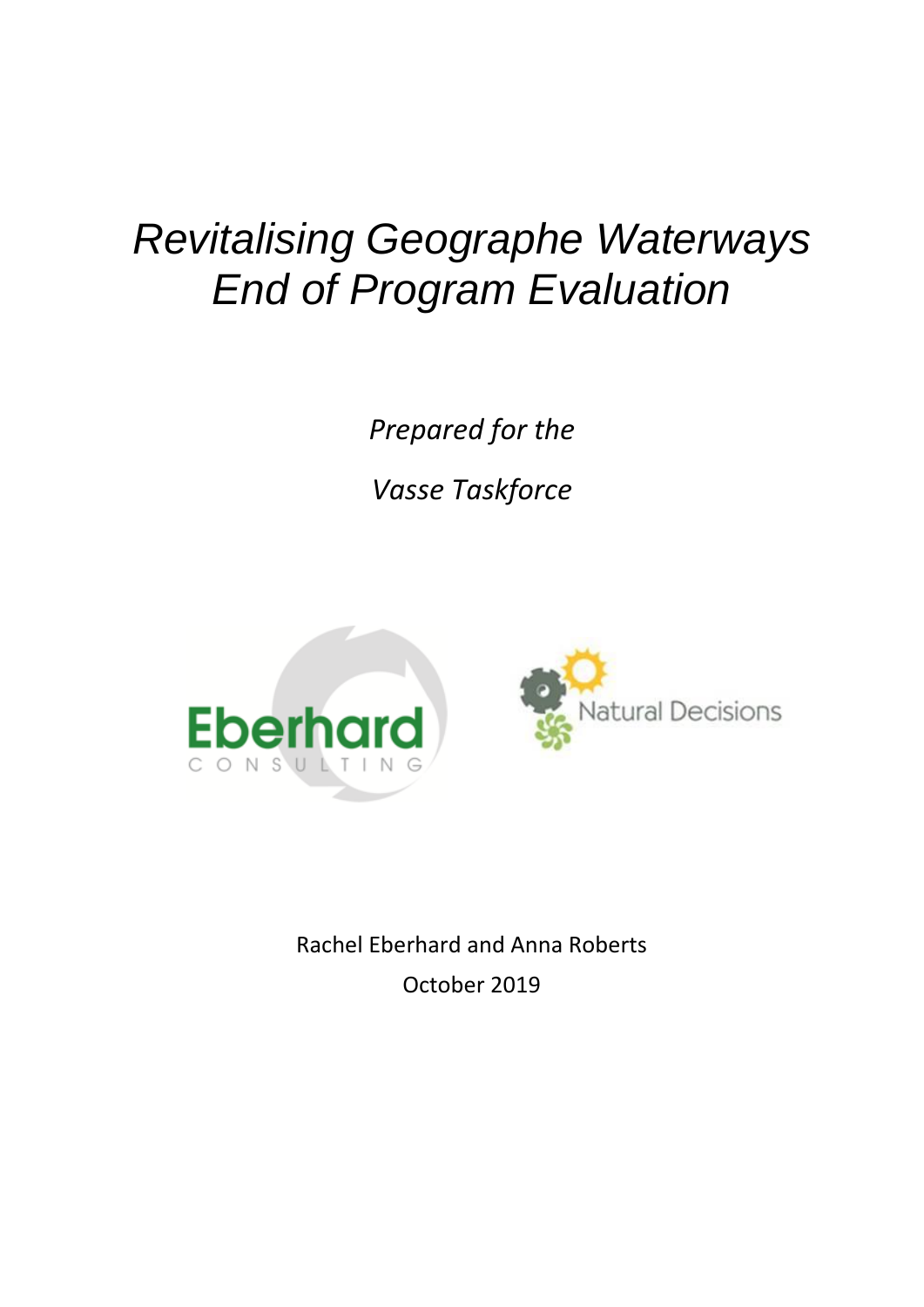

# **Executive Summary**

The Revitalising Geographe Waterways (RGW) project is a four-year (2016-2019) \$15 million initiative addressing the management of Geographe catchment and waterways to improve water quality and waterway health. The program has been funded by the Western Australian Government Royalties for Regions with matching funding from partner organisations and additional in-kind. The program has recently been extended for one additional year. This evaluation only considers the initial 2016-2019 program activities.

The overarching aim of the RGW program was:

To improve water quality, waterway health and management of Geographe Waterways, including:

- Clarifying roles and responsibilities of water management organisations;
- Improving community understanding and confidence in water quality management;
- Using science to improve management and measure progress; and
- Engaging the community in waterway management.

The RGW program adopted a collaborative model, led by the Vasse Taskforce (with Ministerial oversight). The Department of Water and Environmental Regulation (DWER) has been the lead implementation agency, working with a host of partner agencies, local governments, water managers, industry and community groups. The collaborative approach, between organisations, scientists and the community has been a defining feature.

The evaluation methodology used was adapted from that used to evaluate the Queensland Government's Great Barrier Reef Water Quality Program. The primary information sources include a review of project documents, interviews and focus groups with stakeholders in Busselton and Perth, and an online community survey. These three information sources provided the evidence to assess nine key evaluation questions that related to program appropriateness, impact, effectiveness and legacy. Multiple lines of evidence were used to assess each evaluation question, and results were then aggregated (weighted for quality of evidence) for each criterion. The approach was modified and some questions that proved difficult to assess were dropped from the evaluation<sup>1</sup>.

### **Findings**

The RGW Program design documents identified 35 outputs and 17 short-term (four-year) outcomes. The Program has or will deliver all of its planned outputs, with a number of activities exceeding their targets (and the outstanding outputs will be finalised shortly). All of the short-term

 $1$  Improved efficiency was not possible to assess within the life of the RGW program and one legacy question was also dropped.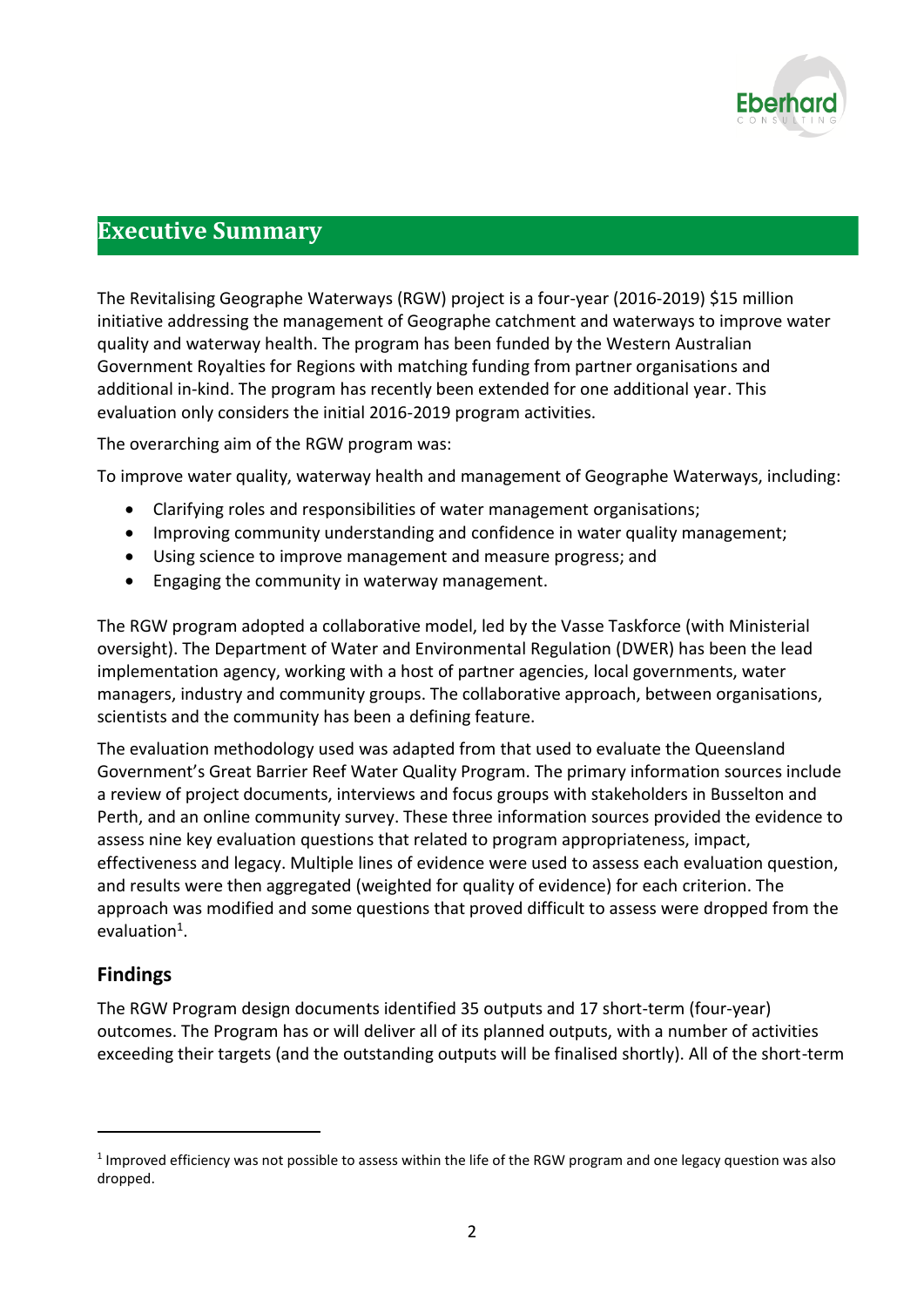

outcomes have been achieved, or partly achieved and program outputs are well aligned to the desired outcomes.

The program achievements documented in this report satisfy the objectives and obligations of the MOU developed for the Royalties for Regions funding agreement.

The RGW program was also evaluated for its appropriateness (fit to need and context), impact (outcomes achieved), effectiveness (delivery of outputs) and legacy (the extent to which impacts will continue after the program ceases).

- Appropriateness: The appropriateness of the RGW program was judged as excellent, having a strong fit to strategies articulated in the foundational documents prepared at the start of the program, delivery contributing to the desired outcomes and demonstrated use of best practice approaches.
- Impact: For its size, the program has had an excellent impact on outcomes, including management practices and water quality, albeit recognising much more work needs to be done to fully realise the benefits of the investment. The collaborative model was seen by stakeholders and the community as the standout feature of the program, engaging agencies, scientists, industry and the community in contributing to the development of better waterway management.
- Effectiveness: The RGW Program has achieved an excellent level of effectiveness. Almost all outputs have been delivered (the balance are expected to be finalised shortly) and a number of areas exceeded output targets (including riparian fencing, soil testing and nutrient mapping, Bay OK demonstration sites, community meetings, fact sheets and other communications).
- Legacy: Legacy refers to the extent to which a program (or project's) impacts will continue over time after funding ceases. Evaluating legacy considers the risks that benefits will not be realised if practices are not sustained and/or responsibilities for ongoing management are not secured. Legacy was assessed as fair. The RGW program has provided a solid foundation for what needs to be a long-term program to improve water quality and maintain or restore waterway health. The Program has made significant advances in underlying science and the development of management plans for water asset managers. There are some outstanding governance issues, particularly maintaining the legacy of the Vasse Taskforce and collaborative governance model, and also resolving responsibility for management of the Ramsar wetlands. There is a clear and reasonable expectation from stakeholders and the community that there will continue to be ongoing investment beyond the life of the current program, and this is required if the legacy benefits of the work undertaken so far are to be fully realised.

The Hart review (2014) made 14 recommendations. Recommendations 1 and 2 related to Program governance. The Vasse Taskforce and DWER have successfully led a collaborative model that has delivered the program, but without enduring governance (and funding) arrangements there is a risk that 'business as usual' will slowly prevail again. The Taskforce has reviewed governance models and recently recommitted to a further 3 years with revised terms of reference and roles and responsibilities. This is a positive step, and we recommend strengthening governance arrangements with longer-term commitments including accountability mechanisms and secure funding arrangements.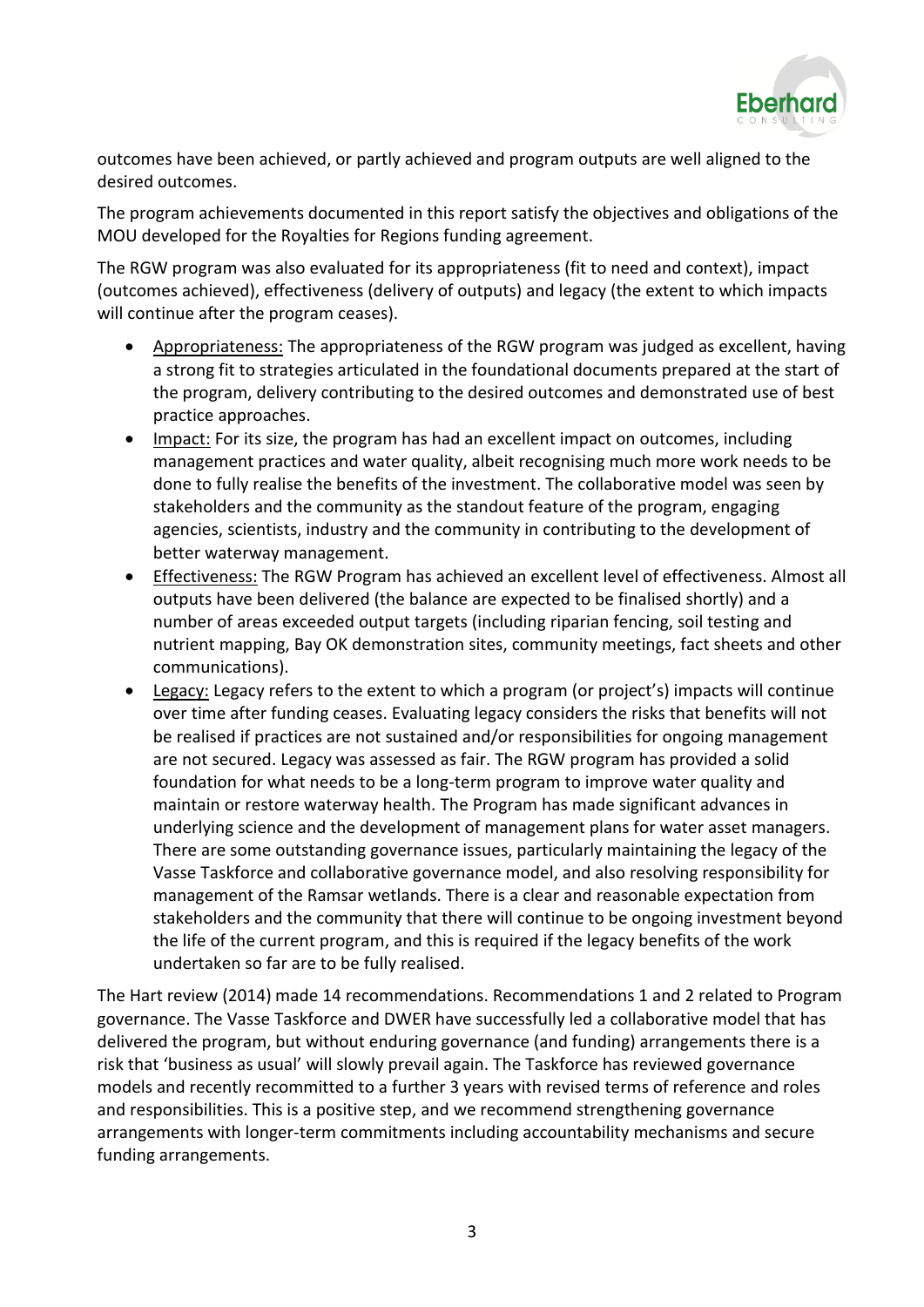

Recommendation 3 related to clarifying water asset management responsibilities. The Vasse Taskforce and RGW Program have made significant improvements to water management arrangements, including the development of four management plans. The key outstanding issue in this regard is the long-term leadership of the management of the Ramsar wetlands that is currently under the oversight of a collaborative agency partnership. The resolution of Native Title and transfer of unallocated crown lands to the conservation estate should enable the Department of Biodiversity Conservation and Attractions (DBCA) to step up to a leadership role in this regard. Collaborative arrangements will remain critical for effective and coordinated waterway management.

Seven additional recommendations are addressed or underway, albeit with some minor variations. The remaining four Hart recommendations are more challenging:

- Recommendation 11. Assess the effectiveness of BMPs. While this has been addressed through catchment modelling efforts, we believe this area should continue to be a strong focus of future programs and needs to consider benefits, costs, technical feasibility and, effectiveness of implementation to help guide investments and evaluate outcomes;
- Recommendation 12. Regulate dairy effluent systems and operation. The Government of the day did not support this recommendation so no actions have been taken in this regard. All mature water quality programs in developed economies such as New Zealand, Australia, Europe, the United States have required an underpinning regulatory component because there are limits to what can be expected of voluntary practice adoption. Whilst politically difficult, we see no reason that issues in the Geographe catchment will be any different. We recommend that regulation and compliance of dairy effluent systems and potentially also nutrient management plans for intensive industries such as dairy and horticulture be reconsidered as part of a package of incentives. This would work alongside a voluntary approach and provides a mechanism to ensure compliance of landholders who do not participate voluntarily.
- Recommendation 13. Proposed core funding of \$30M over 10 years (baseline \$3M pa). This recommendation was not supported by Government. We reiterate that the maintenance of Ramsar values, urban and coastal amenity and the health of Geographe Bay requires sustained investment. We do not know whether this amount of funding is sufficient to achieve outcomes expected by the community. Funding should be based on a robust assessment of benefits and costs to achieve clearly stated outcomes. Based on experience in both the Gippsland Lakes, Victoria and the Great Barrier Reef, Queensland, funding to achieve desired water quality outcomes needs to be carefully assessed.
- Recommendation 14. Consider a range of funding opportunities. While work has been done on funding opportunities it has only achieved a 1-year extension to-date. We highlight the risks that without sufficient, secure ongoing funding further progress and the benefits of the work undertaken to date will not be fully realised.

# **Conclusion**

In conclusion, the RGW Program was appropriate, with an excellent fit to the water quality issues it sought to address and reflecting the foundational documents prepared at the start of the program. The impact of the Program has been excellent, demonstrated by a comprehensive set of Project Closure Reports. We commend the team on their achievements – the project documentation and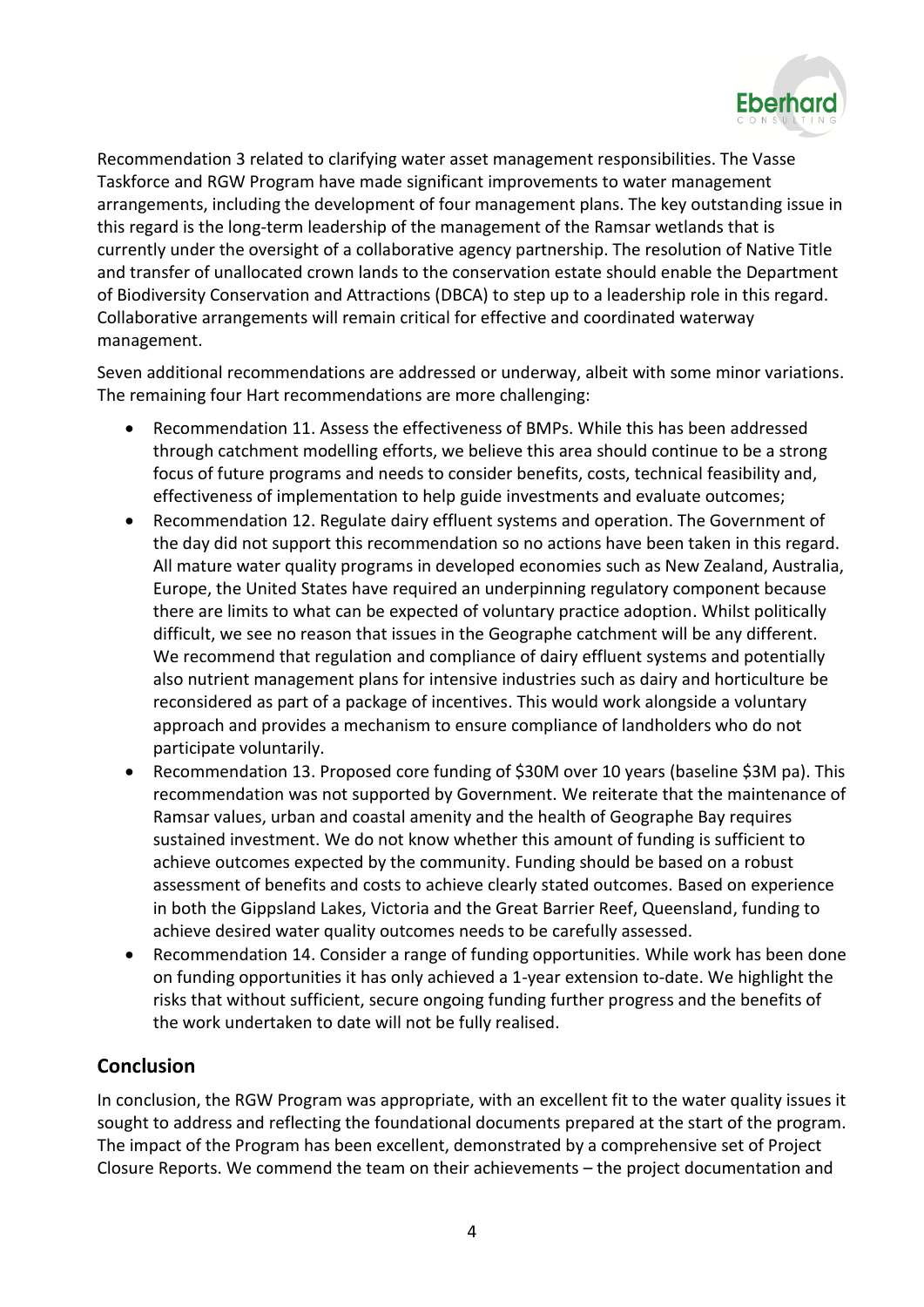

program logic provided were the best we have evaluated to date. The highlight of the RGW Program is its collaborative model, which has connected agencies, scientists and the community in common cause to tackle the complex water quality issues of the Geographe catchments. The RGW Program lays a strong foundation for future action and considerable progress has been made on assessing future governance and funding options. It is critical that these are finalised in a timely manner as without long-term governance arrangements and secure funding the benefits of the outcomes achieved may not be fully realised. In the following section we offer a number of recommendations for the next phase of efforts to address water quality and waterway health in this region.

## **Recommendations**

We offer the following eight recommendations to DWER and the Vasse Taskforce for their consideration in forward planning:

#### **Recommendation 1: Resolve long-term governance and funding arrangements.**

- Maintain the Vasse Taskforce as the core institutional collaboration, with due Ministerial oversight.
- Facilitate the resolution of the long-term institutional management responsibility for the Ramsar values of the Vasse Wonnerup Wetlands.
- Continue to support the critical role of GeoCatch in engaging rural and urban communities.
- Pursue options identified to secure additional and enduring resourcing.

#### **Recommendation 2: Implement the water asset management plans that have been developed**

- Asset managers should progress implementation of water asset management plans.
- Provide regular reports on progress to the Vasse Taskforce and annual updates to the Geographe community.
- Consider and address the resourcing needs for implementation efforts.

#### **Recommendation 3: A more targeted WQIP and business case using economic principles**

- The revised WQIP should have fewer and clearer outcomes.
- Use the catchment models and economic analyses to inform priorities.
- Development of the business case should be based on the assessment of benefits and costs to achieve stated outcomes.
- Incorporate climate change and land use change scenarios in catchment modelling.
- Respond to the risks associated with horticultural expansion in the catchment, including development assessment, regulation and other incentives to manage risk.

#### **Recommendation 4: Selection of appropriate mix of policy tools**

- Carefully consider the appropriate mix policy tools (extension, incentives, R&D, regulation and informed action) required to achieve change at least cost and to maintain long-term benefits.
- Estimate the effectiveness of BMPs in reducing pollutant loads using well established practice adoption theory and principles.
- Short-term incentives tend to be ineffective over time. Progressive implementation of a coherent suite of incentives is preferred.